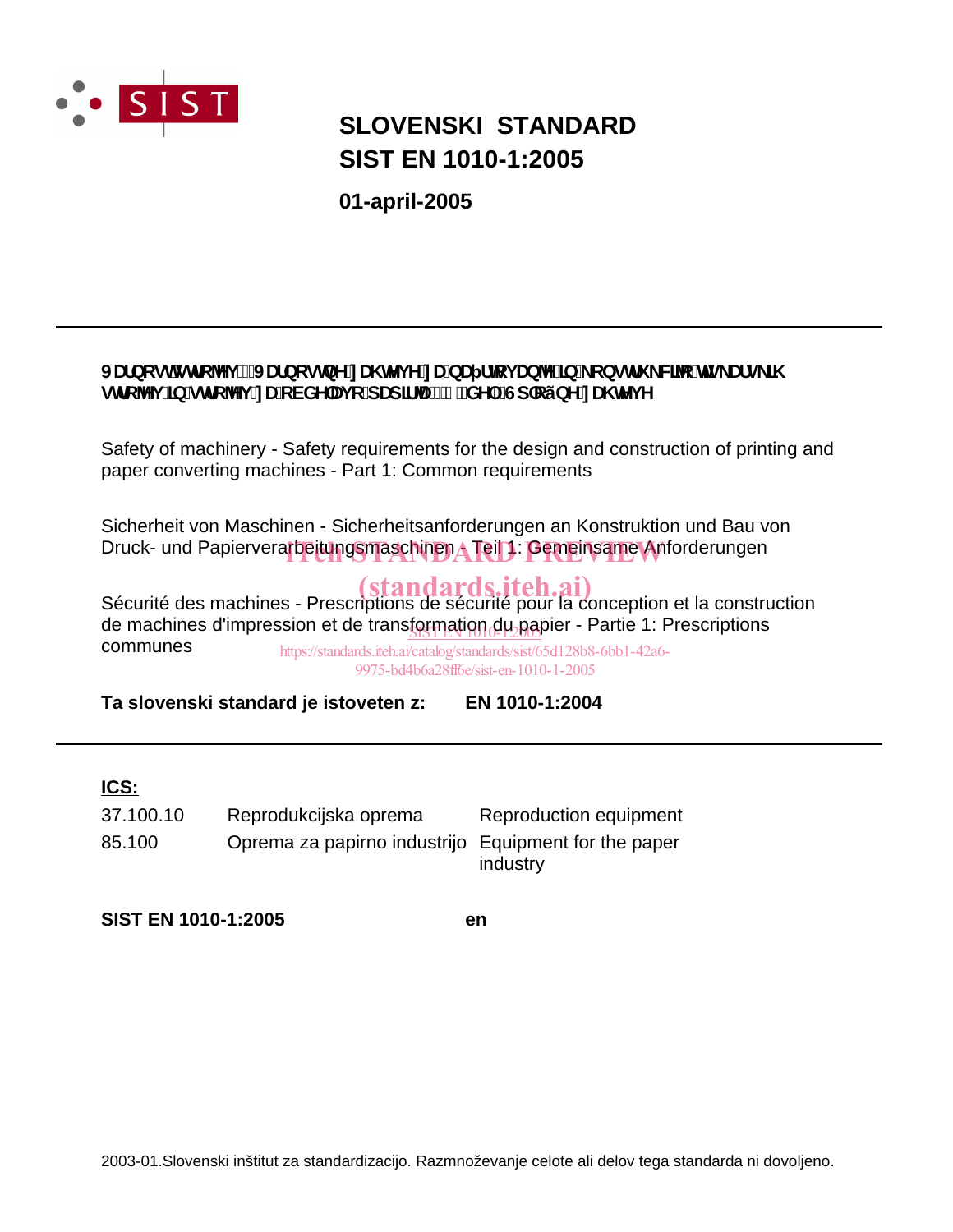# iTeh STANDARD PREVIEW (standards.iteh.ai)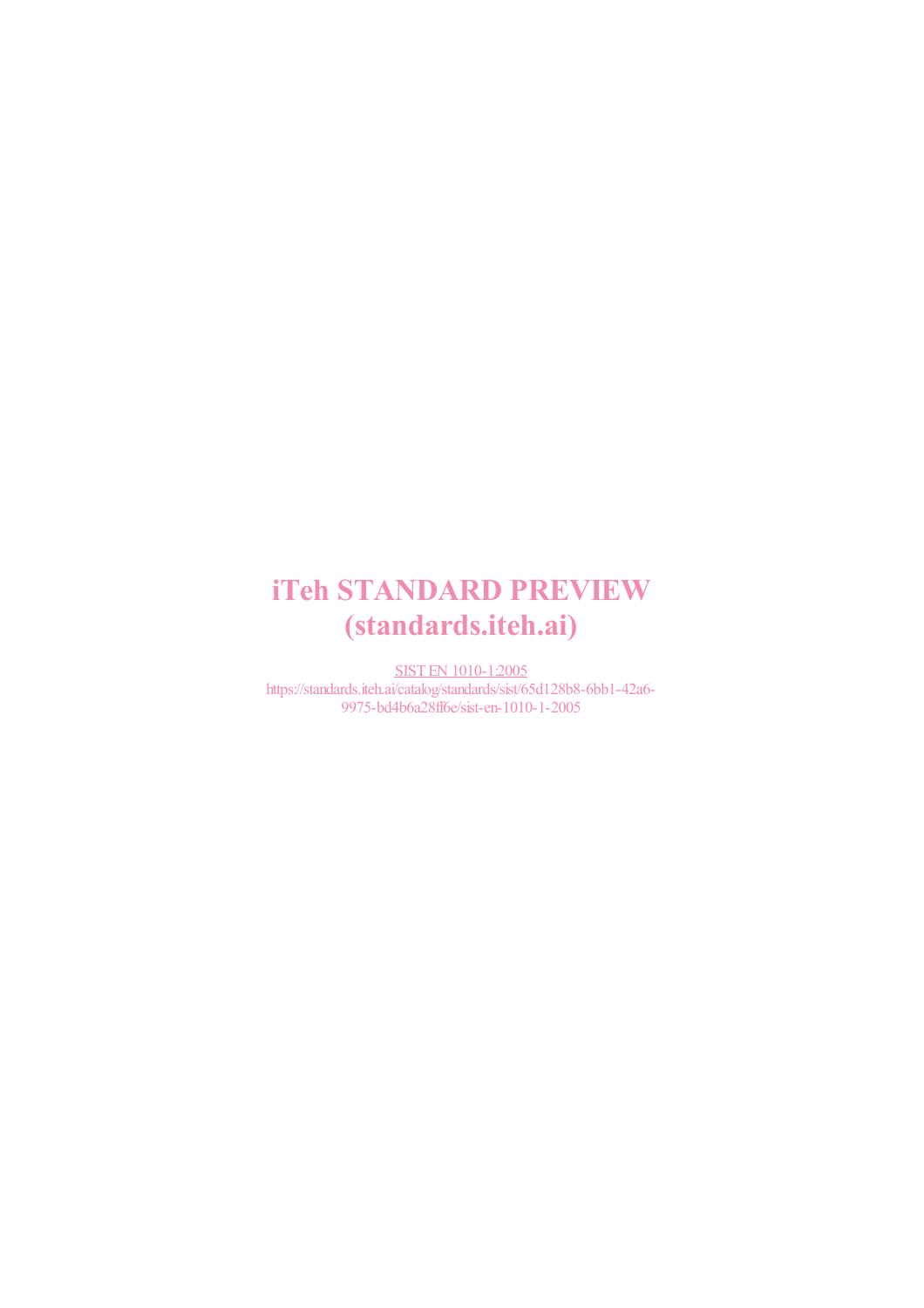# EUROPEAN STANDARD NORME EUROPÉENNE EUROPÄISCHE NORM

# **EN 1010-1**

December 2004

ICS 37.100.10; 85.100

English version

### Safety of machinery - Safety requirements for the design and construction of printing and paper converting machines - Part 1: Common requirements

Sécurité des machines - Prescriptions de sécurité pour la conception et la construction de machines d'impression et de transformation du papier - Partie 1: Prescriptions communes

Sicherheit von Maschinen - Sicherheitsanforderungen an Konstruktion und Bau von Druck- und Papierverarbeitungsmaschinen - Teil 1: Gemeinsame Anforderungen

This European Standard was approved by CEN on 7 June 2004.

CEN members are bound to comply with the CEN/CENELEC Internal Regulations which stipulate the conditions for giving this European Standard the status of a national standard without any alteration. Up-to-date lists and bibliographical references concerning such national standards may be obtained on application to the Central Secretariat or to any CEN member.

This European Standard exists in three official versions (English, French, German). A version in any other language made by translation This European Standard exists in three official versions (English, French, German). A version in any other language made by translation<br>under the responsibility of a CEN member into its own language and notified to the Cen versions.

CEN members are the national standards bodies of Austria, Belgium, Cyprus, Czech Republic, Denmark, Estonia, Finland, France, Germany, Greece, Hungary, Iceland, Ireland, Italy, Latvia, Lithuania, Luxembourg, Malta, Netherlands, Norway, Poland, Portugal, Slovakia, Germany, Greece, Hungary, Iceland, Ireland, Italy, Latyja, Lithuania, Luxembourg, Malta, Netherlan<br>Slovenia, Spain, Sweden, Switzerland and United Kingdom. 9975-bd4b6a28ff6e/sist-en-1010-1-2005



EUROPEAN COMMITTEE FOR STANDARDIZATION COMITÉ EUROPÉEN DE NORMALISATION EUROPÄISCHES KOMITEE FÜR NORMUNG

**Management Centre: rue de Stassart, 36 B-1050 Brussels**

Ref. No. EN 1010-1:2004: E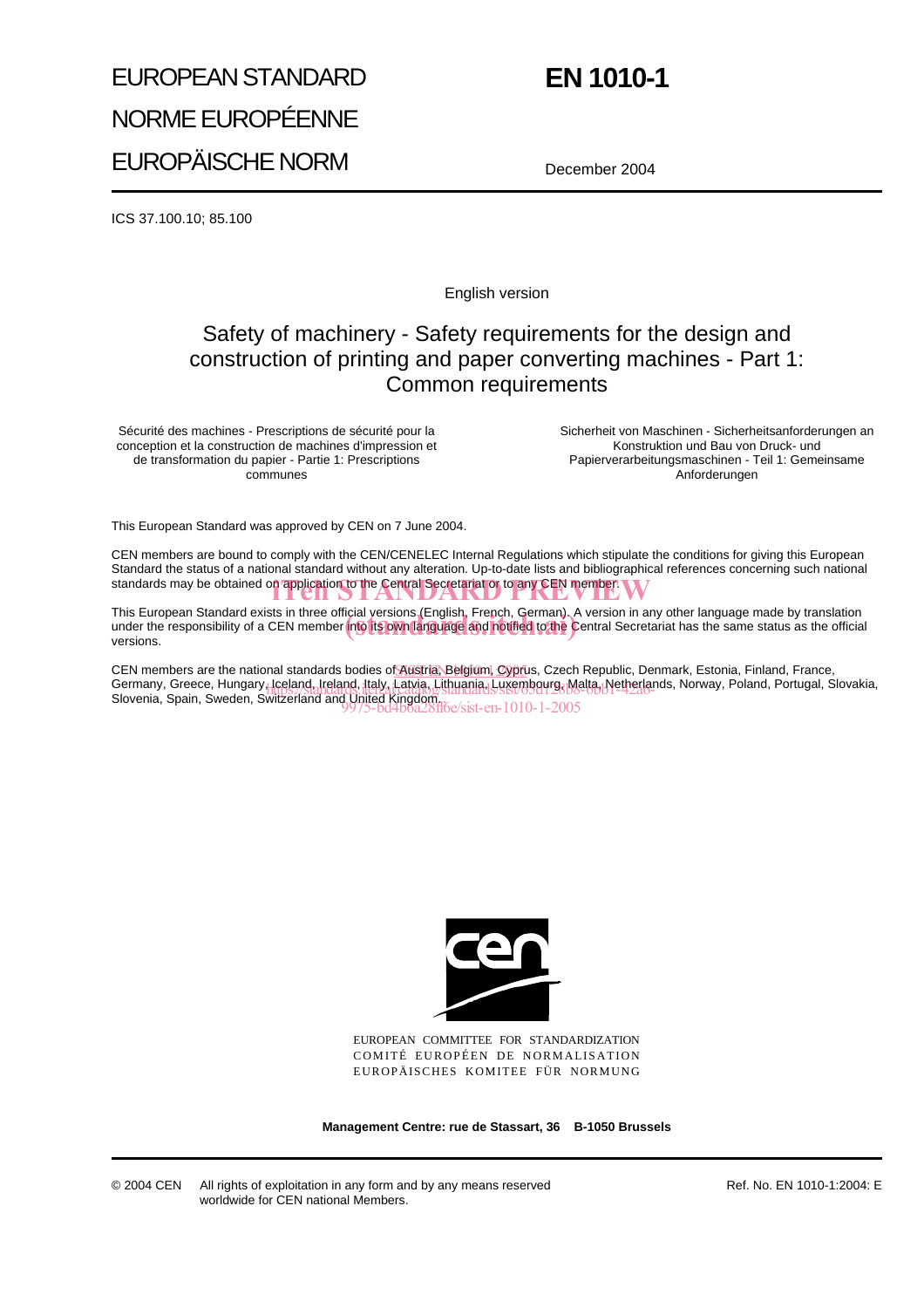### **Contents**

| 1                |                                                                                           |  |  |  |
|------------------|-------------------------------------------------------------------------------------------|--|--|--|
| $\mathbf{2}$     |                                                                                           |  |  |  |
| 3                |                                                                                           |  |  |  |
| 4                |                                                                                           |  |  |  |
| 5                |                                                                                           |  |  |  |
| 5.1<br>5.2       |                                                                                           |  |  |  |
| 5.2.1            |                                                                                           |  |  |  |
| 5.2.2            |                                                                                           |  |  |  |
| 5.2.3            | Devices for setting-up, cleaning, trouble-shooting during the work process and            |  |  |  |
| 5.2.4            |                                                                                           |  |  |  |
| 5.2.5            |                                                                                           |  |  |  |
| 5.2.6<br>5.2.7   |                                                                                           |  |  |  |
| 5.2.8            |                                                                                           |  |  |  |
| 5.2.9            |                                                                                           |  |  |  |
| 5.2.10           |                                                                                           |  |  |  |
| 5.2.11           |                                                                                           |  |  |  |
| 5.2.12<br>5.2.13 |                                                                                           |  |  |  |
| 5.2.14           |                                                                                           |  |  |  |
| 5.2.15           |                                                                                           |  |  |  |
| 5.2.16           |                                                                                           |  |  |  |
| 5.2.17           |                                                                                           |  |  |  |
| 5.3<br>5.3.1     |                                                                                           |  |  |  |
| 5.3.2            |                                                                                           |  |  |  |
| 5.3.3            |                                                                                           |  |  |  |
| 5.3.4            |                                                                                           |  |  |  |
| 5.3.5            |                                                                                           |  |  |  |
| 6                |                                                                                           |  |  |  |
|                  |                                                                                           |  |  |  |
| 7.1              |                                                                                           |  |  |  |
| 7.2              |                                                                                           |  |  |  |
|                  | Annex A (informative) Classification of zones for printing presses and finishing machines |  |  |  |
|                  |                                                                                           |  |  |  |
|                  | Annex C (informative) Risk analysis relating to the pitch angle of access stairs 44       |  |  |  |
|                  |                                                                                           |  |  |  |
|                  | Annex ZA (informative) Relationship between this European Standard and the Essential      |  |  |  |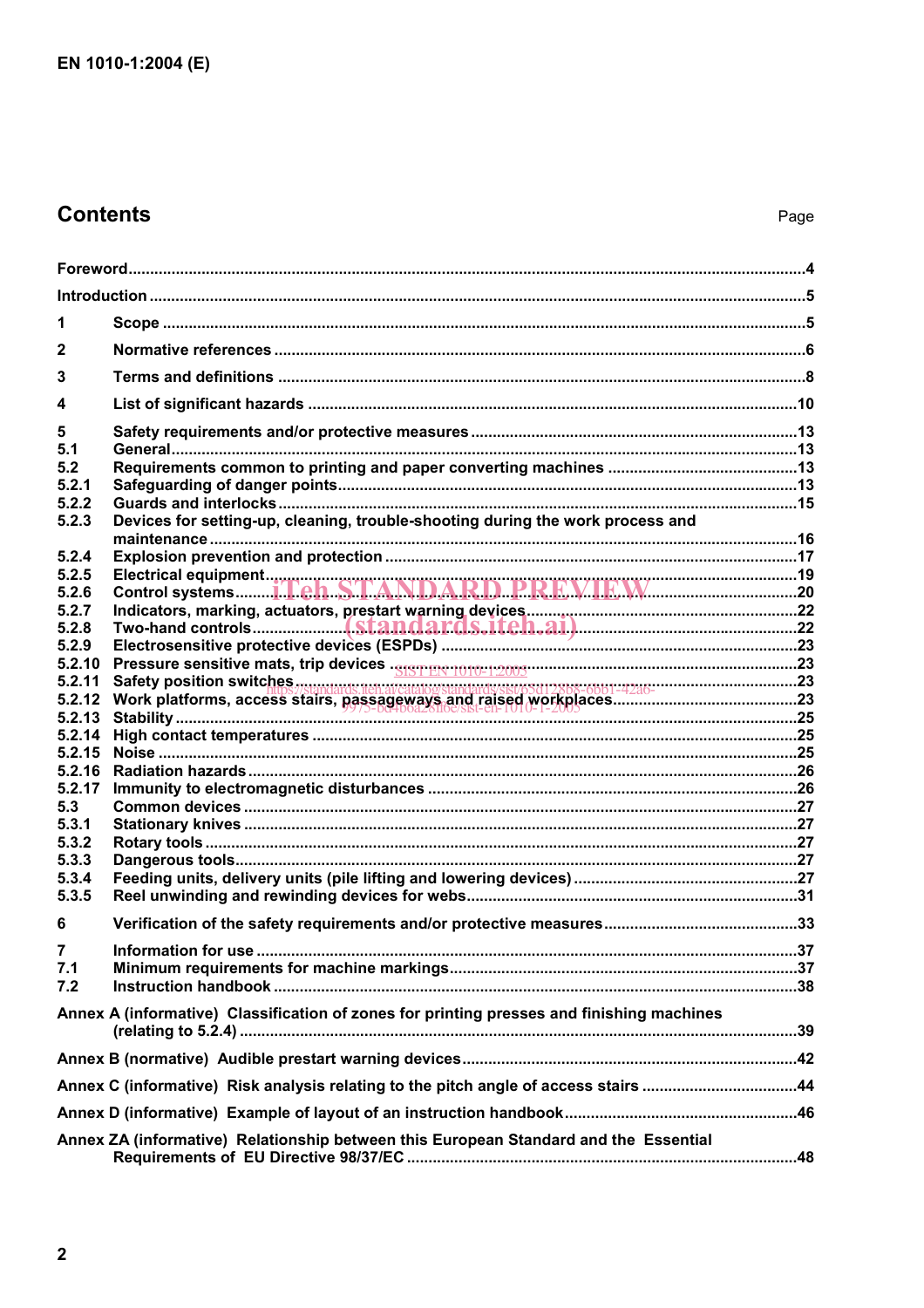| Annex ZB (informative) Relationship between this European Standard and the Essential |  |
|--------------------------------------------------------------------------------------|--|
|                                                                                      |  |
|                                                                                      |  |
|                                                                                      |  |

# iTeh STANDARD PREVIEW (standards.iteh.ai)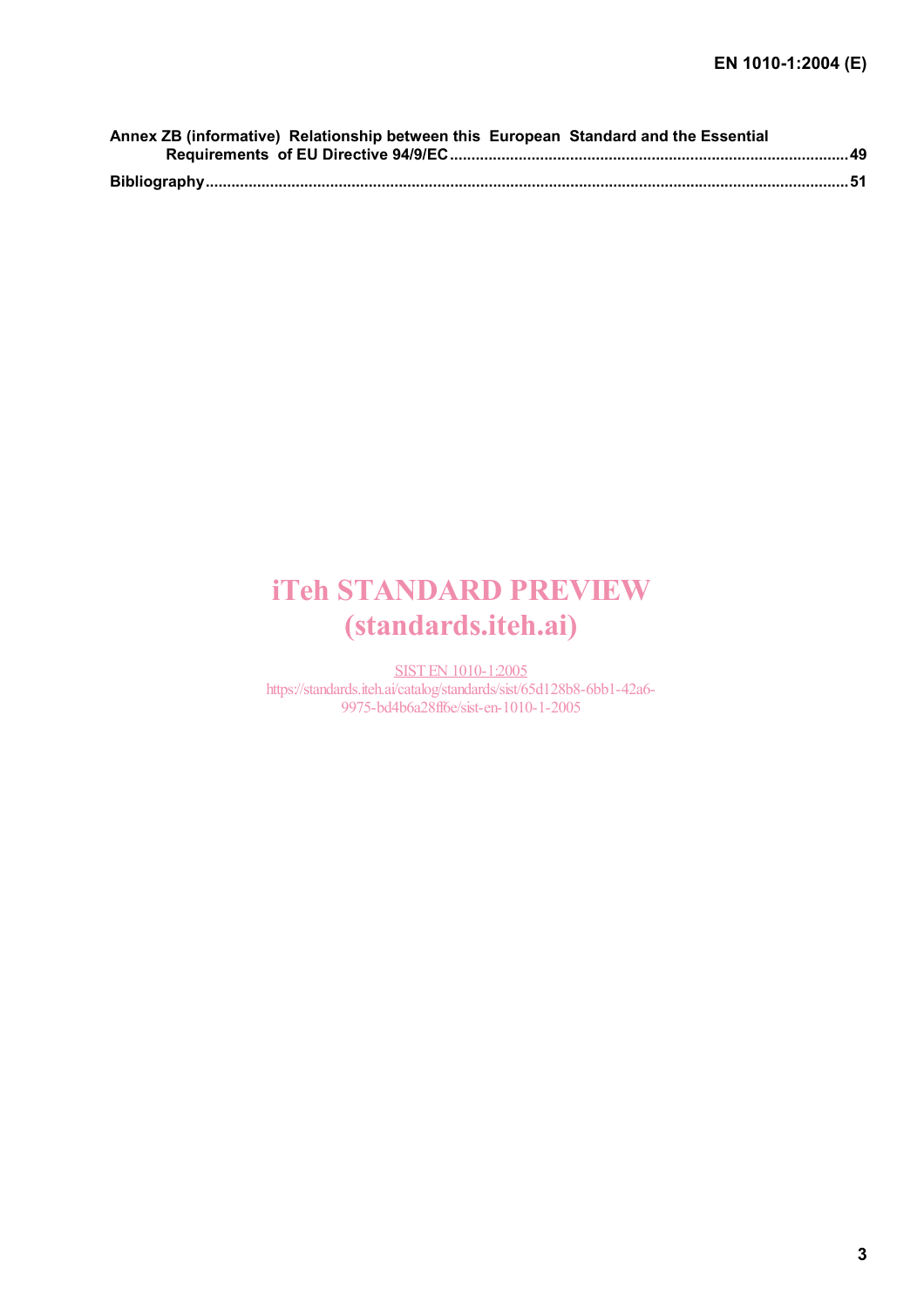### **Foreword**

This document (EN 1010-1:2004) has been prepared by Technical Committee CEN/TC 198 "Printing and paper machinery - Safety", the secretariat of which is held by DIN.

This European Standard shall be given the status of a national standard, either by publication of an identical text or by endorsement, at the latest by June 2005, and conflicting national standards shall be withdrawn at the latest by June 2005

This document has been prepared under a mandate given to CEN by the European Commission and the European Free Trade Association, and supports essential requirements of EU Directive(s).

For relationship with EU Directive(s), see informative Annex ZA and ZB, which is an integral part of this document.

According to the CEN/CENELEC Internal Regulations, the national standards organizations of the following countries are bound to implement this European Standard: Austria, Belgium, Cyprus, Czech Republic, Denmark, Estonia, Finland, France, Germany, Greece, Hungary, Iceland, Ireland, Italy, Latvia, Lithuania, Luxembourg, Malta, Netherlands, Norway, Poland, Portugal, Slovakia, Slovenia, Spain, Sweden, Switzerland and the United Kingdom.

# iTeh STANDARD PREVIEW (standards.iteh.ai)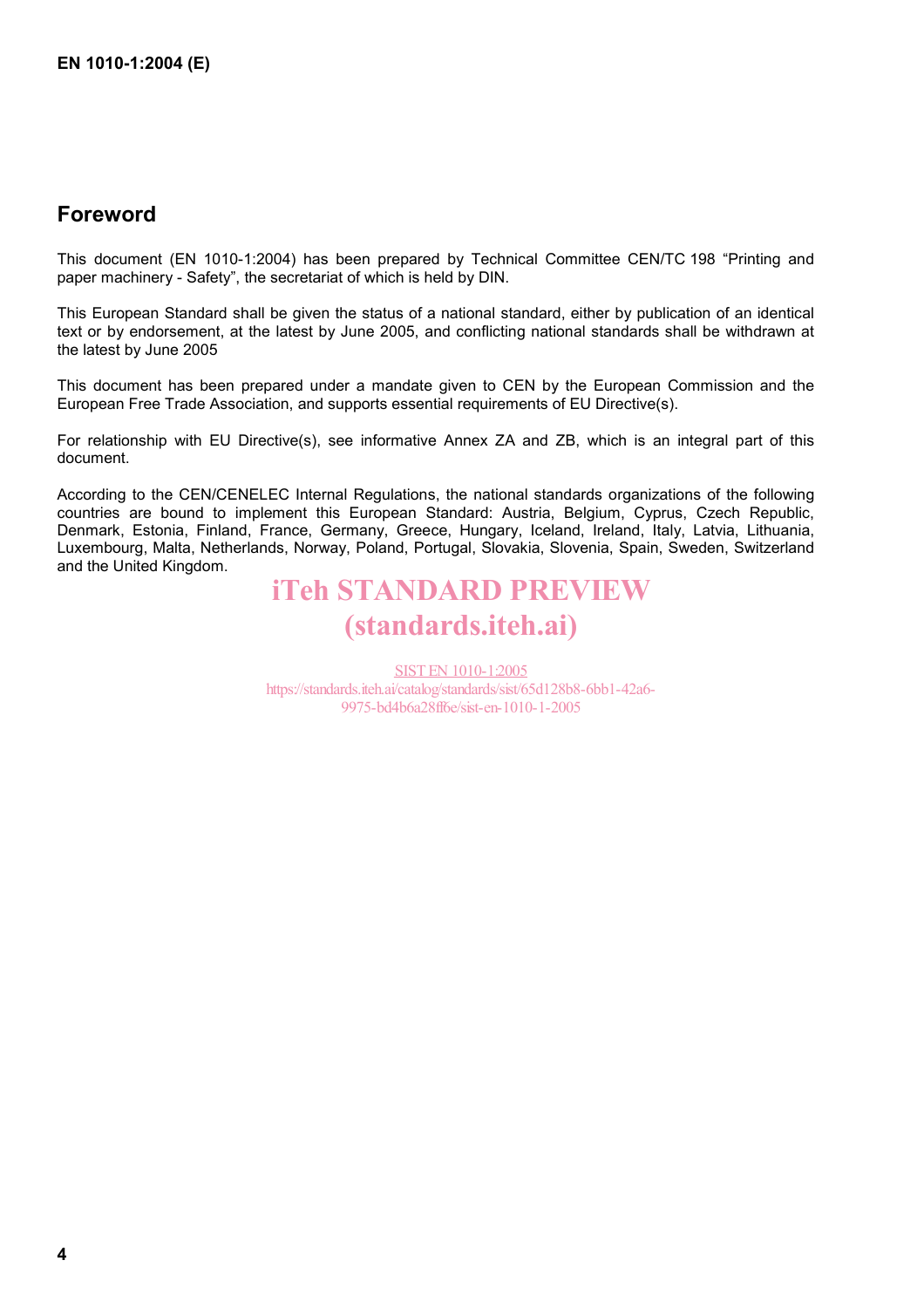### **Introduction**

This European Standard is a type C standard as stated in EN 1070:1998.

The machinery concerned and the extent to which hazards, hazardous situations and events are covered are indicated in the scope of this document.

For machines that have been designed and built according to the provisions of this C standard, the following stipulation applies: When provisions of this type C standard are different from those which are stated in type A or B standards, the provisions of this type C standard take precedence over the provisions of the other standards.

This document consists of the following parts:

- Part 1 Common requirements
- Part 2 Printing and varnishing machines including pre-press machinery
- Part 3 Cutting machines
- Part 4 Bookbinding, paper converting and finishing machines  $\mathrm{EVIEW}$
- Part 5 Machines for the production of corrugated board and machines for the conversion of flat and corrugated board corrugated board.

SIST EN 1010-1:2005

- **1 Scope**  https://standards.iteh.ai/catalog/standards/sist/65d128b8-6bb1-42a6- 9975-bd4b6a28ff6e/sist-en-1010-1-2005
- **1.1** This document applies to
- $-$  printing machines for printing on paper and similar materials, including screen printing presses; equipment used in the preparation of the printing process and additional equipment on printing machines are also considered to be printing machines. This standard also covers machinery used for the handling of paper, products, printing formes and inks (before and after the printing process) as well as machinery for cleaning printing formes and checking the print quality (auxiliary printing machinery).
- paper converting machines, i. e. machines to process, convert or finish paper, board and similar materials which are processed, converted or finished in a similar manner.

NOTE Similar substrates are, for example, board, corrugated board, plastic film, aluminium foil, sheet metal and photographic paper.

**1.2** This document deals with all common significant hazards relevant to printing and paper converting machinery when they are used as intended and under the conditions foreseen by the manufacturer (see clause 4). This part of the standard defines the common safety requirements for all kinds of printing and paper converting machines and related common devices and shall be used in connection with another part of the EN 1010 series. The specific requirements specified in Part 2 and following parts of EN 1010 take precedence over the respective requirements in EN 1010-1.

NOTE In addition, where a machine is not covered by a specific part of this standard, Part 1 of EN 1010 may be used to establish the approach for dealing with the relevant risks.

**1.3** This document is not applicable to printing and paper converting machines which are manufactured before the date of publication of this document by CEN.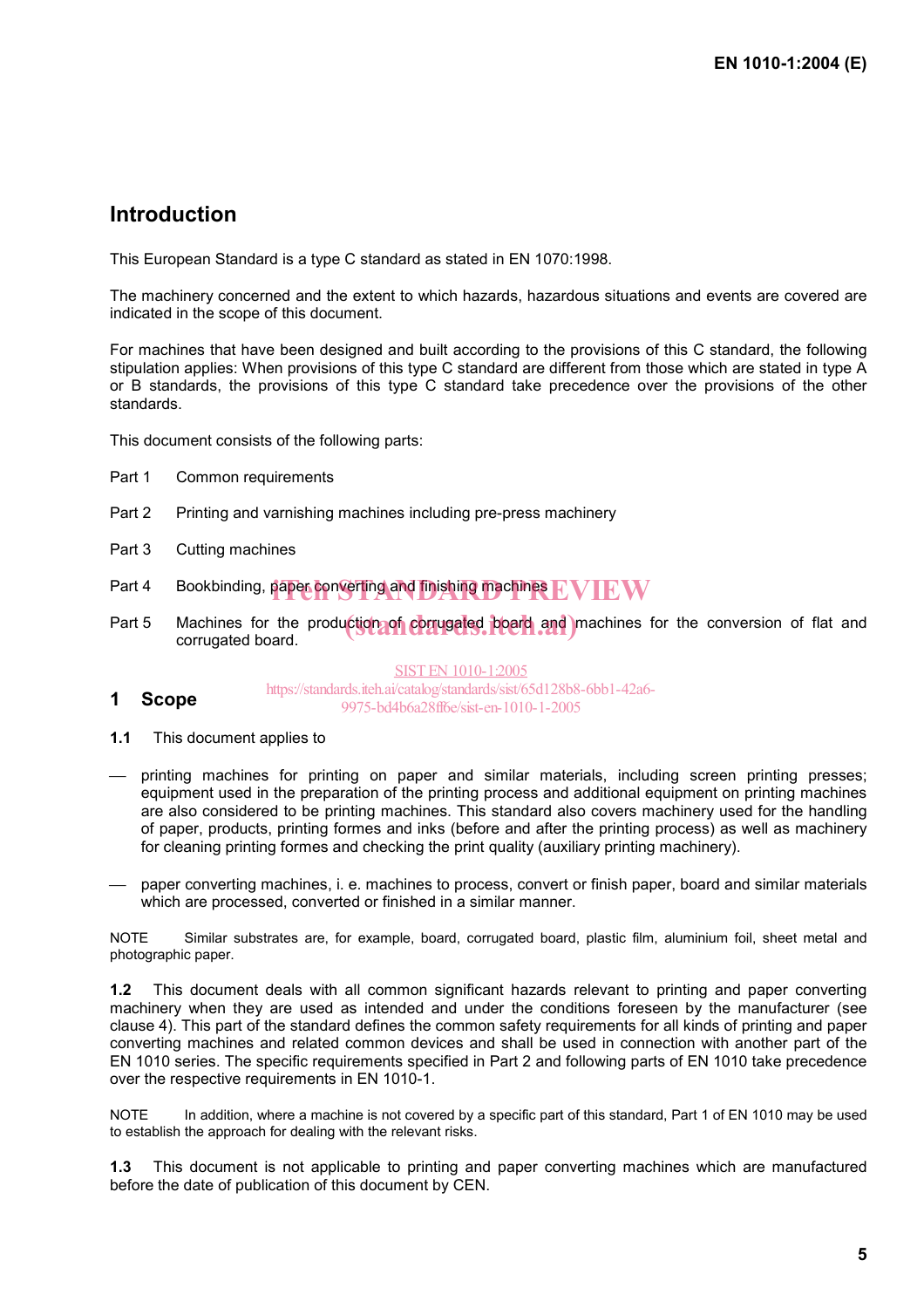- **1.4** This document does not apply to:
- winder-slitters and sheeters in paper finishing (sheeters with unwinders) (see EN 1034-1:2000, EN 1034-3:2000, prEN 1034-5:2001);
- office-type collating machines equipped with friction feeders;
- mail processing machines;
- machines used for filling packages (such as machines for shaping, filling, and closing the package),
- textile printing presses

#### **2 Normative references**

The following referenced documents are indispensable for the application of this document. For dated references, only the edition cited applies. For undated references, the latest edition of the referenced document (including any amendments) applies.

EN 294:1992, *Safety of machinery — Safety distances to prevent danger zones being reached by the upper limbs*.

EN 349:1993, *Safety of machinery* — Minimum gaps to avoid crushing of parts of the human body.

EN 418:1992, *Safety of machinery — Emergency stop equipment, functional aspects — Principles for design.* 

EN 563:1994, Safety of machinery — Temperatures of touchable surfaces — Ergonomics data to establish temperature limit values for hor surfaces and iteh.ai/catalog/standards/sist/65d128b8-6bb1-42a6-9975-bd4b6a28ff6e/sist-en-1010-1-2005

EN 574:1996, *Safety of machinery — Two-hand control devices — Functional aspects — Principles for design*.

EN 953:1997, *Safety of machinery — Guards — General requirements for the design and construction of fixed and movable guards*.

EN 954-1:1996, *Safety of machinery — Safety-related parts of control systems — Part 1: General principles for design.* 

EN 999:1998, *Safety of machinery — The positioning of protective equipment in respect of approach speeds of parts for the human body*.

EN 1037:1995, *Safety of machinery — Prevention of unexpected start-up*.

EN 1050:1996, *Safety of machinery — Principles for risk assessment*.

EN 1070:1998, *Safety of machinery — Terminology*.

EN 1088:1995, *Safety of machinery — Interlocking devices associated with guards — Principles for design and selection.* 

EN 1127-1:1997, *Explosive atmospheres — Explosion prevention and protection — Part 1: Basic concepts and methodology.* 

EN 1760-1:1997:1997, *Safety of machinery — Pressure sensitive devices — Part 1: General principles for the design and testing of pressure sensitive mats and pressure sensitive floors*.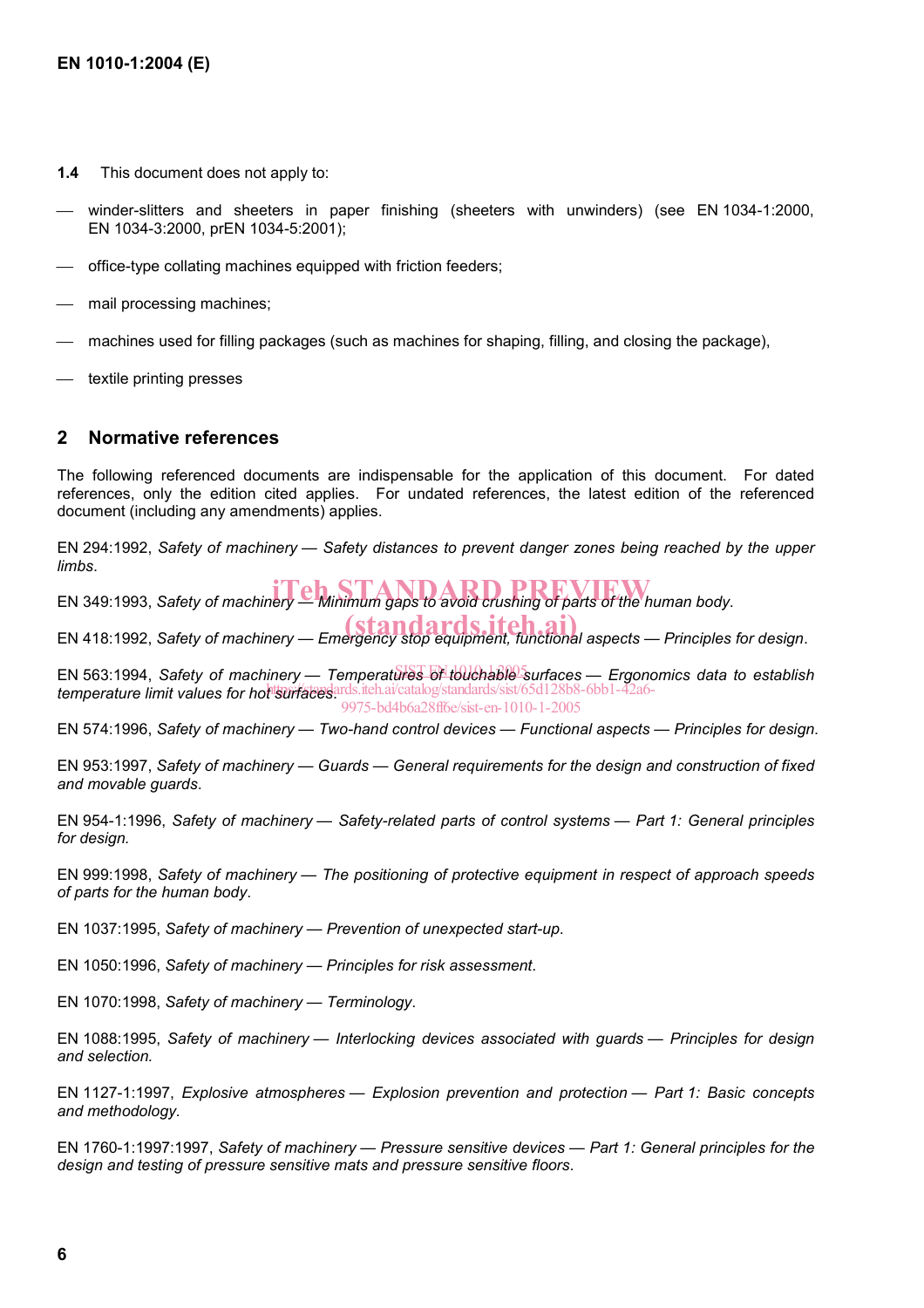EN 1760-2:2001, *Safety of machinery — Pressure sensitive devices — Part 2: General principles for the design and testing of pressure sensitive edges and pressure sensitive bars*.

EN 12198-1:2000, *Safety of machinery — Assessment and reduction of risks arising from radiation emitted by machinery — Part 1: General principles*.

EN 12626:1997, *Safety of machinery — Laser processing machines — Safety requirements.* 

EN 13023:2003, *Noise measurement methods for printing, paper converting, paper making machines and auxiliary equipment - Accuracy categories 2 and 3.* 

EN 13463-1:2001, *Non-electrical equipment for potentially explosive atmospheres — Part 1: Basic method and requirements.* 

EN 13463-5:2003, *Non-electrical equipment intended for use in potentially explosive atmospheres - Part 5: Protection by constructional safety "c".* 

EN ISO 4871:19986 *Acoustics — Declaration and verification of noise emission values of machinery and equipment (ISO 4871:1996)*.

EN ISO 12100-1:2003, *Safety of machinery - Basic concepts, general principles for design - Part 1: Basic terminology, methodology (ISO 12100-1:2003).* 

EN ISO 12100-2:2003, *Safety of machinery - Basic concepts, general principles for design - Part 2: Technical principles (ISO 12100-2:2003).*  'eh STANDARD PREVIEW

EN ISO 14122-1:2001, *Safety of machinery — Permanent means of access to machines and industrial*  plants — Part 1: Choice of a fixed **means of access between two lev**els (ISO 14122-1:2001).

EN ISO 14122-2:2001, Safety of machinery **Means** of permanent access to machines and industrial *plants — Part 2: Loo I, Salety of Machinery Means of permanem*<br>plants — Part 2: Working platforms and gangways (ISO 14122-2:2001). https://standards.iteh.ai/catalog/standards/sist/65d128b8-6bb1-42a6-

EN ISO 14122-3:2001, *Safety of machinery — Means of permanent access to machines and industrial*  9975-bd4b6a28ff6e/sist-en-1010-1-2005*plants — Part 3: Stairways, stepladders and guard-rails (ISO 14122-3:2001).*

EN ISO 14122-4:1996, *Safety of machinery — Means of permanent access to machines and industrial plants — Part 4: Fixed ladders (ISO 14122-4:2004).*

EN 50014:1999, *Electrical apparatus for potentially explosive atmospheres — General requirement.*

EN 50015:1998, *Electrical apparatus for potentially explosive atmospheres — Oil immersion "o".* 

EN 50016:1995, *Electrical apparatus for potentially explosive atmospheres — Pressurized apparatus "p".*

EN 50017:1998, *Electrical apparatus for potentially explosive atmospheres — Powder filling "q".*

EN 50018:2000, *Electrical apparatus for potentially explosive atmospheres — Flameproof enclosures "d".* 

EN 50019:2000, *Electrical apparatus for potentially explosive atmospheres — Increased safety "e".* 

EN 50020:1994, *Electrical apparatus for potentially explosive atmospheres — Intrinsic safety "i".* 

EN 50039:1980, *Electrical apparatus for potentially explosive atmospheres — Intrinsic safety "i".* 

EN 50281-1-2:1999, *Electrical apparatus for use in the presence of combustible dust — Part 1-2: Electrical apparatus protected by enclosures; selection, installation and maintenance.*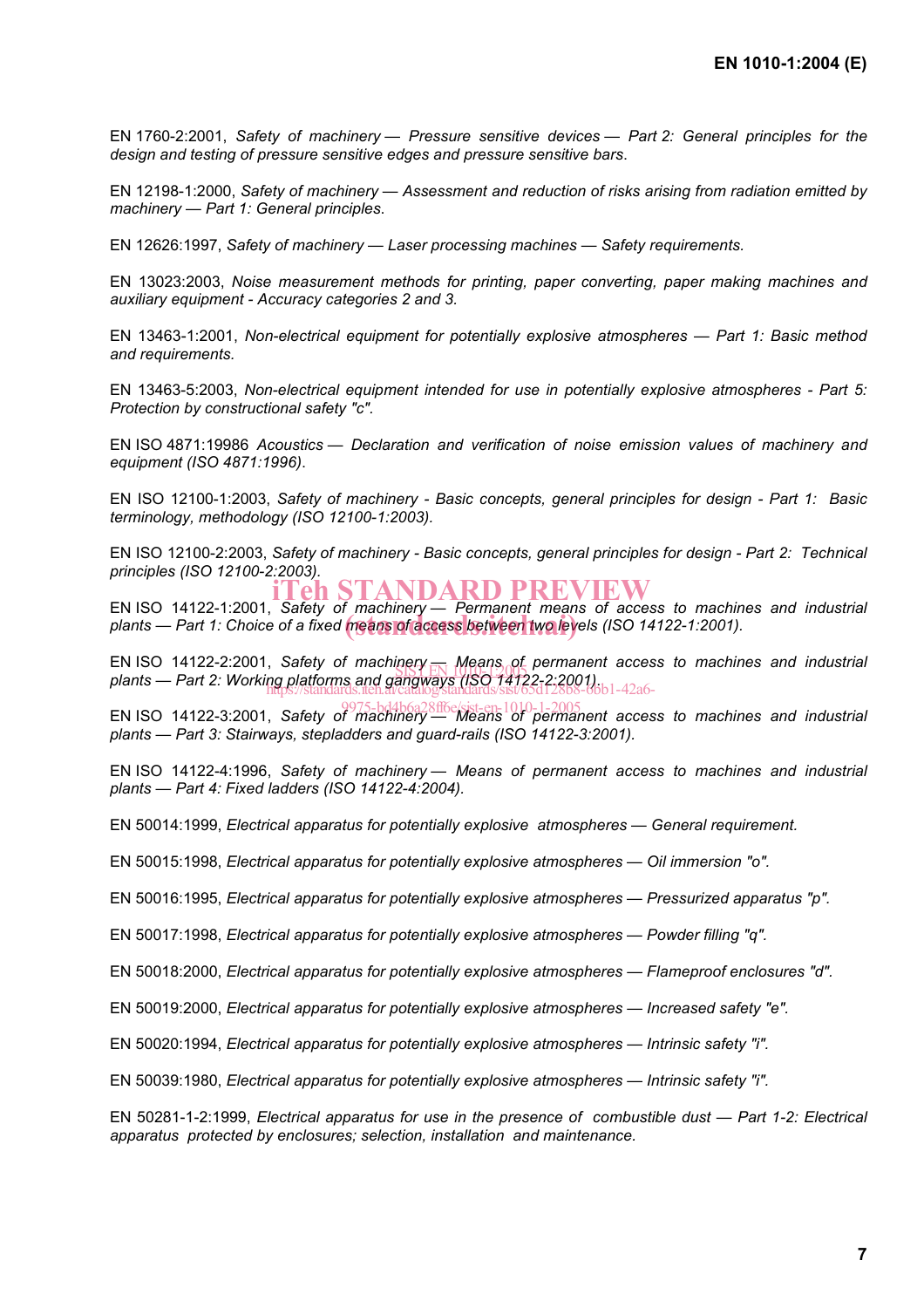EN 60079-14:1998, *Electrical apparatus for explosive gas atmospheres - Part 14: Electrical installations in hazardous areas (other than mines).*

EN 60204-1:1997, *Safety of machinery — Electrical equipment of machines — Part 1: General requirements* 

EN 60825-1:1994, *Safety of laser products — Part 1: Equipment classification, requirements and user's guide.*

EN 61000-6-2:2001 *Electromagnetic compatibility (EMC) — Part 6-2: Generic standards; Immunity for industrial environment.* 

EN 61010-1:2001, *Safety requirements for electrical equipment for measurement, control and laboratory use — Part 1: General requirements (IEC 61010-1:2001)*.

EN 61310-1:1995, *Safety of machinery — Indication, marking and actuation — Part 1: Requirements for visual, auditory and tactile signals.*

EN 61310-2:1995, *Safety of machinery — Indication, marking and actuation — Part 2: Requirements for marking.* 

EN 61496-1:1997, *Safety of machinery — Electrosensitive protective equipment — Part 1: General requirements and tests.*

IEC 61496-2:1997, *Safety of machinery — Electrosensitive protective equipment — Part 2: Particular requirements for equipment using active opto-electronic protective devices.* 

CLC R 044-001:1999, Safety of machinery: "Guidance and recommendations for the avoidance of hazards<br>due to static electricity *due to static electricity.*  (standards.iteh.ai)

#### **3 Terms and definitions**

SIST EN 1010-1:2005

For the purposes of this European Standard<sub>d</sub> the terms and definitions given in EN 1070:1998 and the following apply. https://standards.iteh.ai/catalog/standards/sist/65d128b8-6bb1-42a6-

#### **3.1**

#### **danger points**

danger points are defined locations in the danger zone of machines where persons can be injured by movements of

- parts of machines;
- tools of machines or parts of tools;
- workpieces or parts of workpieces or
- materials being processed.

NOTE Danger points can exist, for example, on gear, chain and worm drives, V-belt, flat belt, cord and rope drives, pulling and supporting elements on continuous conveyors, spoke wheels and fly wheels, shafts and shaft ends, rollers, slides, push rods and similar parts, tools and clamping devices.

Particular points of danger are:

- crushing and shearing points;
- trapping points;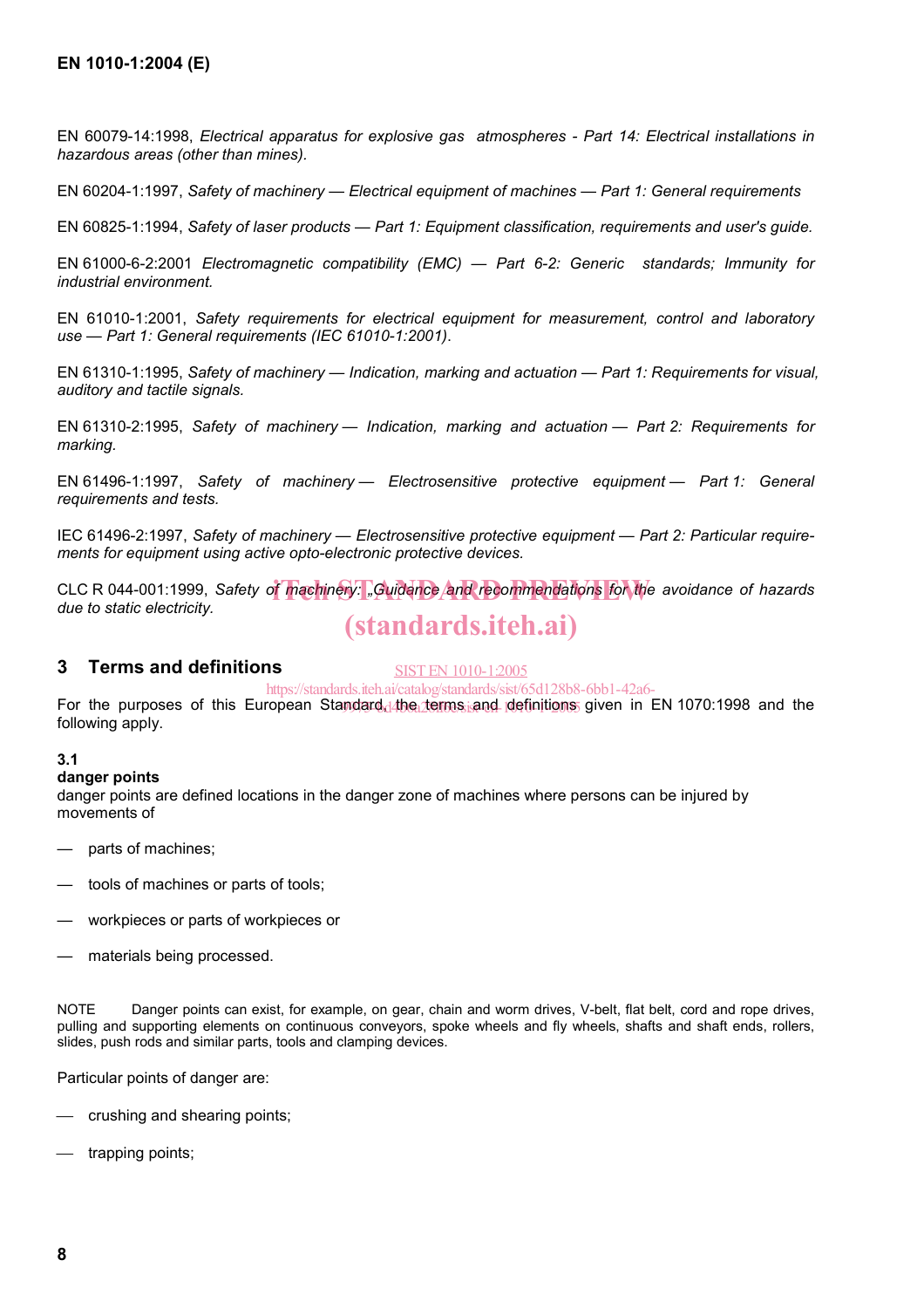- inrunning nips;
- cutting, punching and impact points.

#### **3.2**

#### **inrunning nips**

nips caused by rotating rollers, cylinders, rolls or drums creating the hazard for parts of the body or the whole body to be drawn in. The risks exist between:

- a) two counter-rotating rollers, powered or non-powered;
- b) one rotating roller and an adjacent fixed part of the machine;
- c) rollers rotating and conveyer belts in the same direction, but with different peripheral speeds or surface properties (friction);
- d) guide roller and driving belt, conveyor belt and possibly the web (see Figure 1).

Inrunning nips also exist on non-powered riding rollers (guide rollers) which are driven by the movement of the web. This hazard may depend on a number of factors, e.g. type and strength of material, wrapping angle, web speed, inertia.



**Figure 1 — Examples of inrunning nips** 

#### **3.3**

#### **integrated pile lifting and lowering devices**

devices integrated into sheet and blank feeders or deliveries for lifting and lowering the sheet pile

#### **3.4**

#### **format size**

maximum size of blanks (maximum length times maximum width) that can be printed or converted by the machine

#### **3.5**

#### **routine and regular access**

access to a danger point required for production reasons after each tool closing movement

#### **3.6**

#### **web-type materials**

webs of paper, board, foil or similar material which is to be handled or processed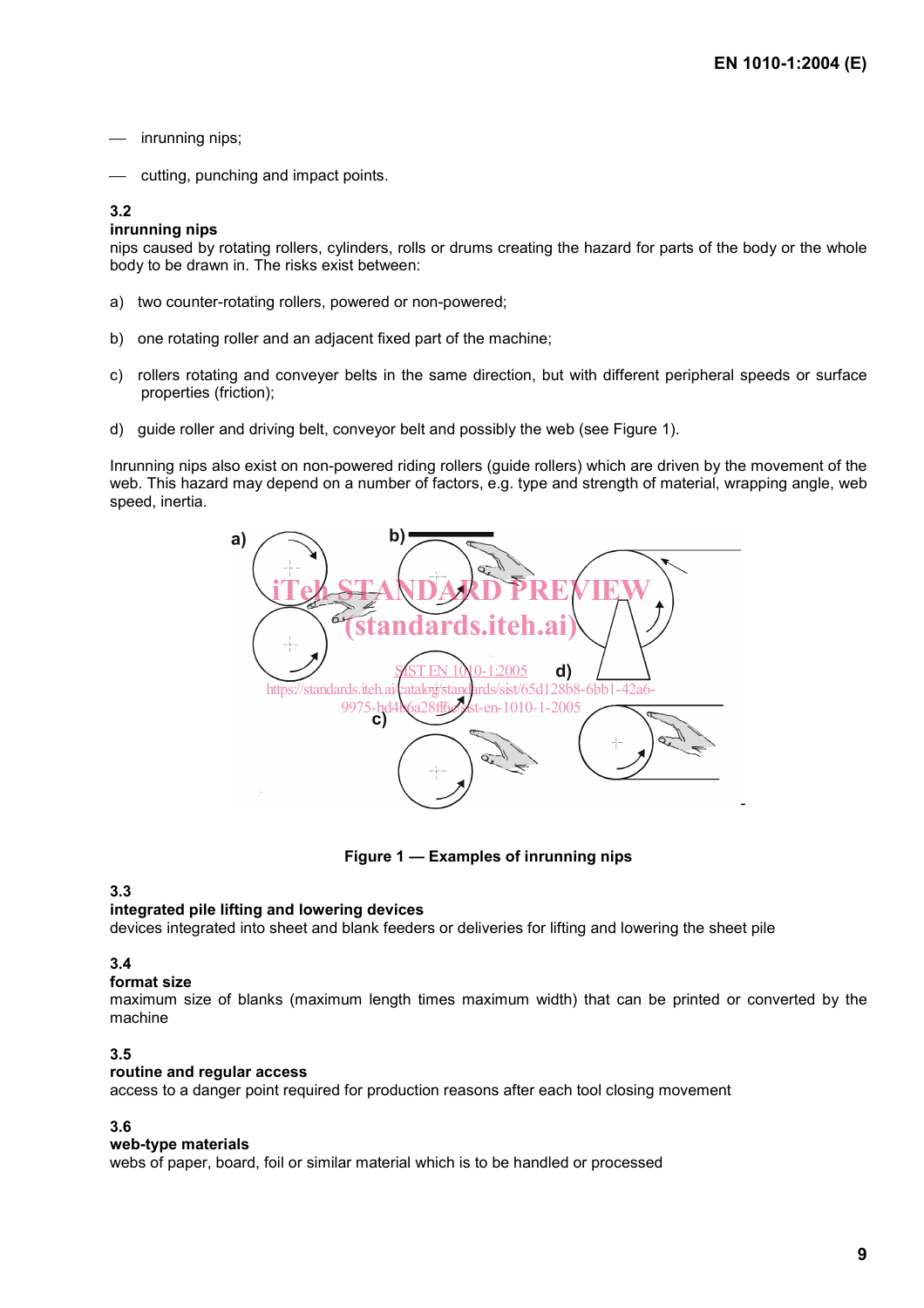#### **3.7**

#### **reel unwinding devices**

those parts of a machine used for unwinding web-type material for processing

#### **3.8**

#### **reel rewinding devices**

those parts of a machine used for rewinding the processed web-type material

#### **3.9**

#### **separating elements**

elements on feeders of sheets or blanks or similar materials which separate the individual sheets, blanks etc.

#### **3.10**

#### **raised workplaces**

workplaces that are at least 0,5 m above the reference plane

#### **3.11**

#### **infrequently used access**

access to workplaces which are used for adjustments, make-ready and maintenance operations, but which are not used for production purposes

#### **3.12**

#### **smooth cylinders/rollers**

rotationally symmetric smooth bodies (cylinders or rollers) without indentations and with no sharp or cutting edges

## iTeh STANDARD PREVIEW

#### **3.13 residual pile monitoring**

**exidual pile monitoring**<br>sensing devices monitoring the residual pile in the feeder. The machine is stopped before the last blank is fed so that the blank safeguards the separating elements of the feeder<br>SIST EN 1010-1:2005

#### **3.14**

https://standards.iteh.ai/catalog/standards/sist/65d128b8-6bb1-42a6- 9975-bd4b6a28ff6e/sist-en-1010-1-2005

**ESPD**  electro-sensitive protective device

#### **3.15**

#### **hold-to-run control device**

control device where the actuator automatically returns to the start position when released and where machine operation is started and maintained only as long as the actuator is held depressed

#### **3.16**

#### **accessible danger zones**

areas provided with guards or ESPDs, for example, for safeguarding which allow whole-body access

#### **4 List of significant hazards**

**4.1** This clause contains all the significant hazards, as far as they are dealt with in this standard, identified by the risk assessment significant to this type of machinery and which require action to eliminate or reduce the risk. When carrying out the risk assessment, the machine designer will have to check whether the list of hazards in Table 1 is complete and applicable with respect to the particular machine.

**4.2** It is of great importance that the users of this standard, i. e. the designer, manufacturer or supplier, take into account the following principal aspects in accordance with EN 1050:1996:

 the intended use of the machine including setting-up (make-ready), cleaning and maintenance, including foreseeable misuse;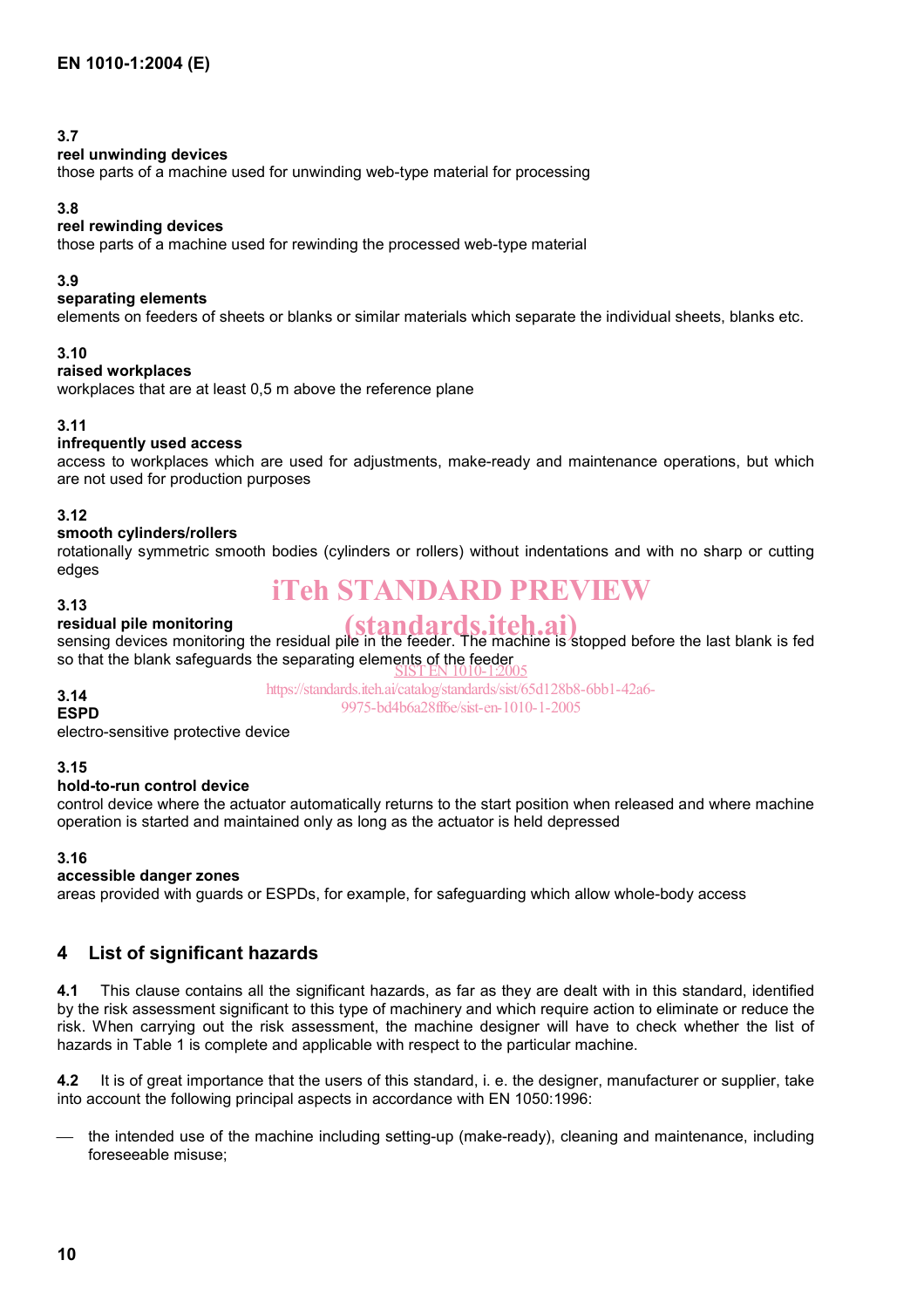- identification of the significant hazards.

# iTeh STANDARD PREVIEW (standards.iteh.ai)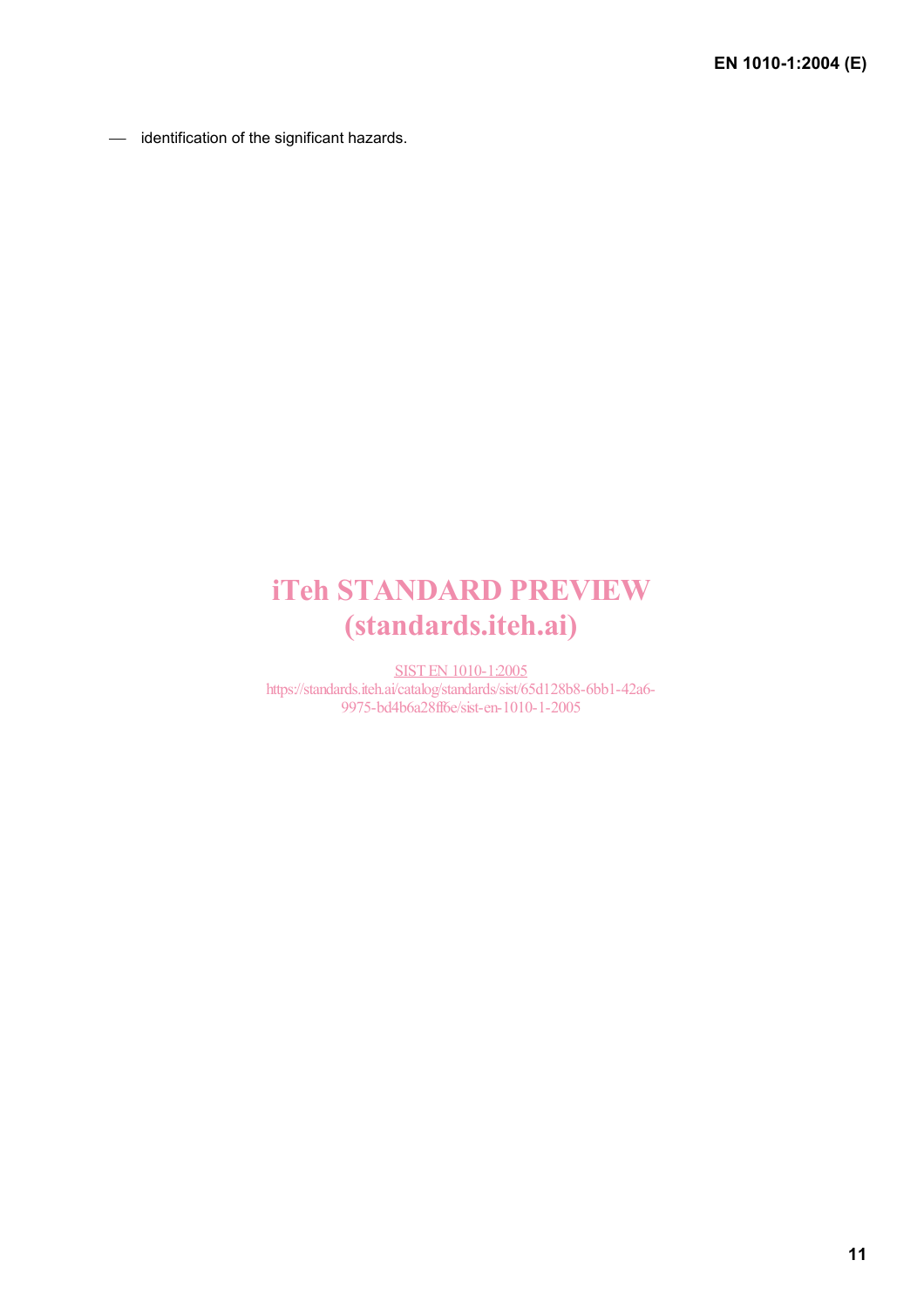|                                                                                                                                                                                |                                                                                                                                                                                                                                                                                                                                                                                                                                                                                                                                                                                                                                             | Safety measures: reference to                                                                                                                                                                           |                                   |                                       |  |
|--------------------------------------------------------------------------------------------------------------------------------------------------------------------------------|---------------------------------------------------------------------------------------------------------------------------------------------------------------------------------------------------------------------------------------------------------------------------------------------------------------------------------------------------------------------------------------------------------------------------------------------------------------------------------------------------------------------------------------------------------------------------------------------------------------------------------------------|---------------------------------------------------------------------------------------------------------------------------------------------------------------------------------------------------------|-----------------------------------|---------------------------------------|--|
|                                                                                                                                                                                |                                                                                                                                                                                                                                                                                                                                                                                                                                                                                                                                                                                                                                             |                                                                                                                                                                                                         | clauses in                        |                                       |  |
| <b>Significant hazards</b>                                                                                                                                                     | Danger zone                                                                                                                                                                                                                                                                                                                                                                                                                                                                                                                                                                                                                                 | this standard                                                                                                                                                                                           | <b>EN ISO</b><br>12100-1:<br>2003 | EN 1050:<br>1996<br><b>Annex</b><br>A |  |
| Mechanical hazards<br>crushing<br>shearing<br>cutting or severing<br>entanglement<br>drawing-in<br>trapping<br>impacts                                                         | Production area:<br>- between rollers, cylinders, drums<br>- short linear movements<br>- wheels for floor travel<br>- revolving handwheels<br>- crushing hazards with parts of building<br>$-$ quards<br>- accessible danger zone<br>- make-ready, cleaning, maintenance<br>operations and trouble shooting (hold-<br>to-run)<br>- safe threading of web-type material<br>- impact hazards in passageways, access<br>ways<br>- stationary knives<br>- rotary tools<br>- transport of hazardous tools<br>- on feeding and delivery units (pile lifting<br>and lowering devices)<br>- unwinding and rewinding units for web-<br>type material | 5.2.1.1, 5.2.1.2<br>5.2.1.3<br>5.2.1.4<br>5.2.1.5<br>5.2.1.6<br>5.2.2<br>5.2.3.1<br>5.2.3.2, 5.2.3.3,<br>5.2.3.4<br>5.2.3.5<br>5.2.12.1.4<br>5.3.1<br>5.3.2<br>5.3.3<br>5.3.4.3 to<br>5.3.4.10<br>5.35L | 4.2.1                             | 1                                     |  |
| Mechanical hazards<br>generated by:<br>Mass and stability,<br>Mass and velocity                                                                                                | - stability<br>- movable machines<br>- feeding units, delivery units,<br>EN 1010-1<br>https://standards.iteh.ai/catalog/standards/s                                                                                                                                                                                                                                                                                                                                                                                                                                                                                                         | 32.13.1<br>5.2.13.2<br>5.3.4.1, 5.3.4.2,<br>5.3.4.11, 7.2.5<br>ist/65d128b8-6bb1-42a6-                                                                                                                  | 4.2                               | 1                                     |  |
| Slipping, tripping, falling                                                                                                                                                    | Work platforms, access stairs,<br>passageways, steps, floor coverings                                                                                                                                                                                                                                                                                                                                                                                                                                                                                                                                                                       | 3.2.12                                                                                                                                                                                                  | 4.2.3                             | 19                                    |  |
| <b>Electrical hazards</b><br>Direct or indirect<br>contact<br>Thermal radiation<br>(burns)                                                                                     | - electrical equipment (equipment made<br>live under electrical fault conditions)<br>- supply disconnection device, stop<br>category<br>- rectifier drives<br>- degree of protection<br>- measuring devices                                                                                                                                                                                                                                                                                                                                                                                                                                 | 5.2.5.1, 5.2.5.7<br>5.2.5.2, 5.2.5.3<br>5.2.5.4<br>5.2.5.5<br>5.2.5.8                                                                                                                                   | 4.3                               | $\overline{2}$                        |  |
| Thermal hazards<br>Burns due to possible<br>contact                                                                                                                            | Hot machine parts                                                                                                                                                                                                                                                                                                                                                                                                                                                                                                                                                                                                                           | 5.2.14, 7.2.4                                                                                                                                                                                           | 4.4                               | 3                                     |  |
| Hazards generated by<br>noise<br>Hearing damage<br>Interference with<br>speech communication<br>Accidents due to<br>interference with the<br>perception of acoustic<br>signals | All machines                                                                                                                                                                                                                                                                                                                                                                                                                                                                                                                                                                                                                                | 5.2.15, 7.2.4                                                                                                                                                                                           | 4.5                               | 4                                     |  |
| <b>Stress</b>                                                                                                                                                                  |                                                                                                                                                                                                                                                                                                                                                                                                                                                                                                                                                                                                                                             | 5.2.16, 7                                                                                                                                                                                               |                                   |                                       |  |
| Hazards generated by<br>radiation<br>UV-radiation, laser                                                                                                                       | Machines with laser and UV-light                                                                                                                                                                                                                                                                                                                                                                                                                                                                                                                                                                                                            |                                                                                                                                                                                                         | 4.7                               | 6                                     |  |

### **Table 1 — Significant hazards, danger zones, safety measures**